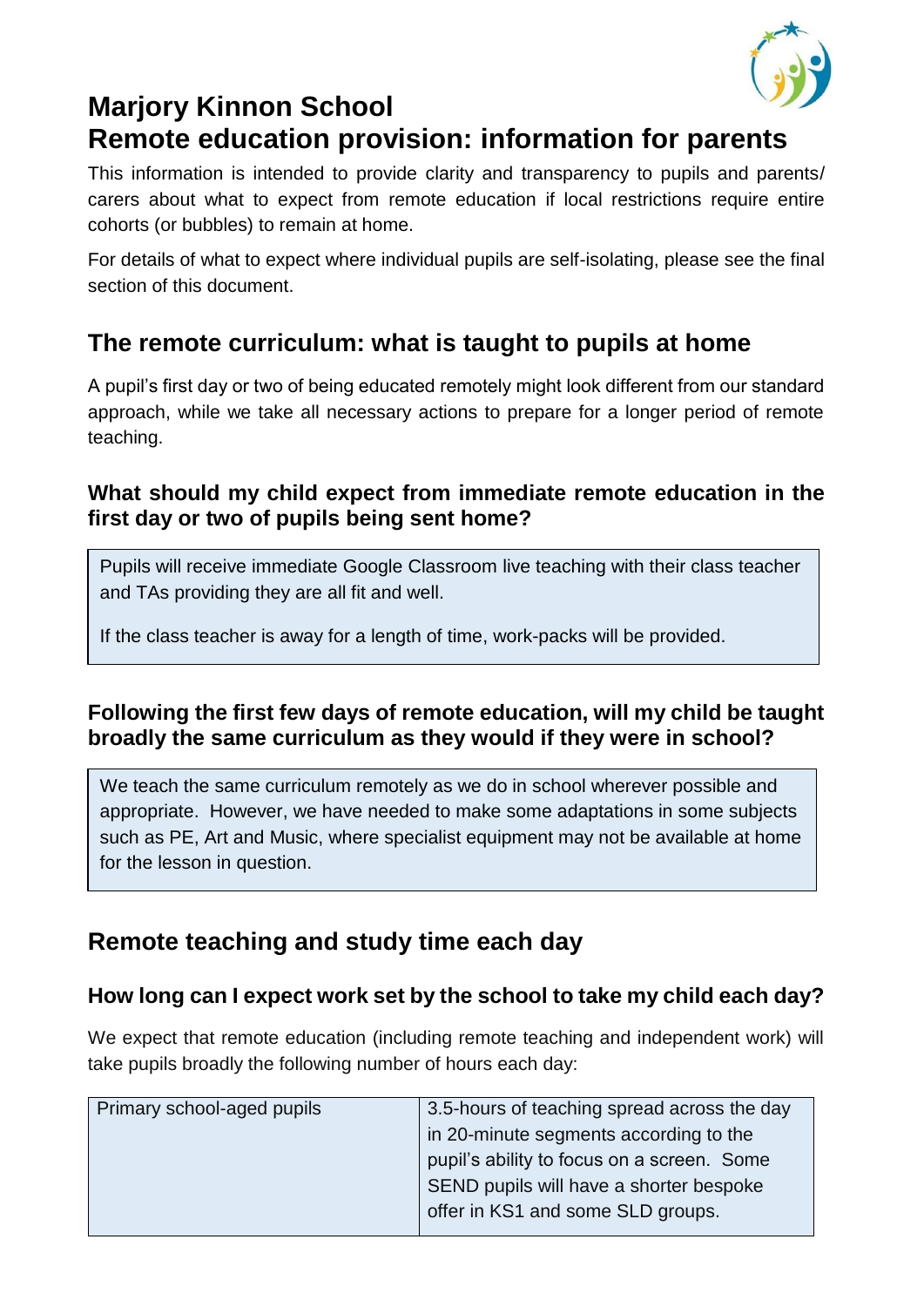| Secondary school-aged pupils not<br>working towards formal qualifications<br>this year | 4-hours including specialist teaching with<br>intermittent breaks built in to support the<br>pupil's SEND needs. Some children with<br>significant and severe needs will have a<br>bespoke individual offer agreed with the<br>parents as appropriate to their needs. |
|----------------------------------------------------------------------------------------|-----------------------------------------------------------------------------------------------------------------------------------------------------------------------------------------------------------------------------------------------------------------------|
| Secondary school-aged pupils                                                           | 4.5-hours for Year 11 including specialist                                                                                                                                                                                                                            |
| working towards formal qualifications                                                  | teaching with intermittent breaks built in to                                                                                                                                                                                                                         |
| this year                                                                              | support the pupil's SEND needs.                                                                                                                                                                                                                                       |

## **Accessing remote education**

#### **How will my child access any online remote education you are providing?**

Google Classrooms - all pupils have a log-in. Your class teacher will help you set up and engage with this. Please ring the Office if you need help: 020 8890 8890.

The MKS YouTube Channel is available with pre-recorded activities and lessons suitable for SEND pupils.

### **If my child does not have digital or online access at home, how will you support them to access remote education?**

- Chromebook laptops are being loaned and delivered by school staff. Please speak to your class teacher if you need one.
- Work-packs will be prepared for any pupils who cannot access remote learning. Again these will be delivered to the door by a member of staff.

### **How will my child be taught remotely?**

We use a combination of the following approaches to teach pupils remotely:

- Live teaching (online lessons) this is the most effective form of education because the teacher can differentiate and adapt for each pupil's SEN needs.
- Recorded teaching on the MKS YouTube Channel with bespoke lessons and activities for our SEND children.
- Printed paper work-packs produced by teachers and adapted to support SEND pupils.
- Reading books pupils have at home.
- Commercially available websites supporting the teaching of specific subjects or areas, including video clips or sequences - a good selection of these websites are on our school website in the Coronavirus Information Page (homework link for each Department - Early Years, Primary and Secondary).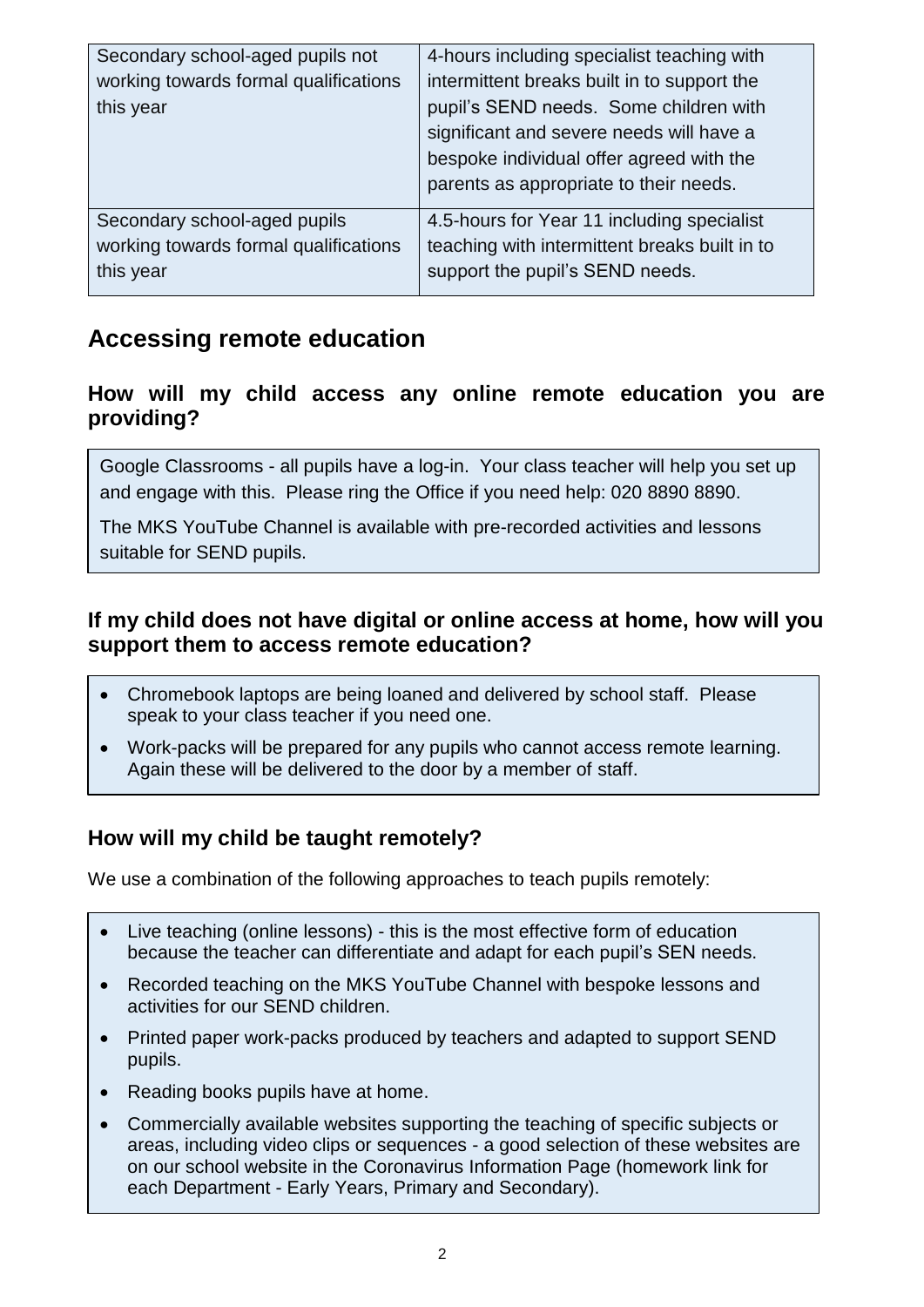## **Engagement and feedback**

#### **What are your expectations for my child's engagement and the support that we as parents and carers should provide at home?**

- We expect all pupils to engage in remote learning especially if we have loaned devices. Teachers will understand how to split sessions and design lessons to suit the pupil's SEN needs.
- Each class will have a daily timetable and many of the younger Primary and ASD pupils will need parental support to keep them focused and engaged.

#### **How will you check whether my child is engaging with their work and how will I be informed if there are concerns?**

- Senior Leaders are able to access classes on Google Classroom and will monitor the quality and check on pupil engagement.
- The teacher will encourage all pupils to attend also and flag up concerns when they do not attend. Phone calls home from Senior Leaders will happen when concerns are raised.

### **How will you assess my child's work and progress?**

Feedback can take many forms and may not always mean extensive written comments for individual children. For example, whole-class feedback or quizzes marked automatically via digital platforms are also valid and effective methods, amongst many others. Our approach to feeding back on pupil work is as follows:

- During Google Classroom and live streaming, teachers are able to mark and comment on work and give personalised feedback.
- Pupils can upload completed work to be marked.
- Work-pack work will also be marked and feedback given.

### **Additional support for pupils with particular needs**

#### **How will you work with me to help my child who needs additional support from adults at home to access remote education?**

As a SEND school all our pupils need bespoke and adapted provision.

There will be different expectations depending on the age and needs of the pupils.

Each class teacher will design provision to meet the needs of their unique group.

Where some pupils struggle to engage with remote learning, personalised work-packs will be provided by the teacher.